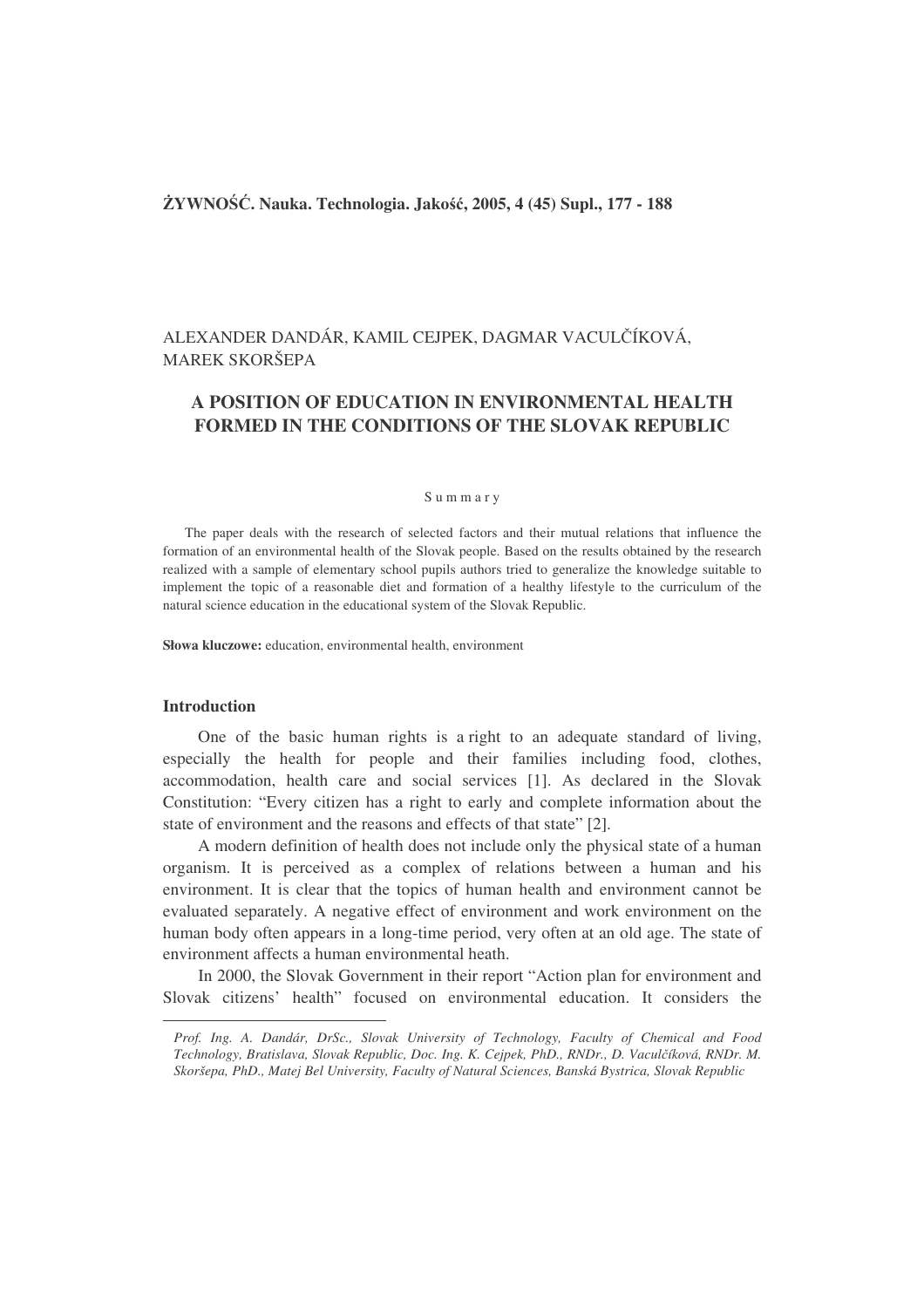education to be an important part of a health prevention that can decrease the state financial requirements. This has not been only official material in this field accepted by the government in recent years. There is another interesting project called "The National program of Health Support" from 1992 revised in 1995. The chapter dedicated to education implies the school institutions were given a task on how to apply the innovative ways in order to improve the formation of a reasonable lifestyle especially related to nutrition [3].

However, there were not sufficient methodical and material conditions available in the Slovak school system related to that process. This state persists but new projects emerge, e.g. "Schools supporting Health" that brought many positives to this process especially for new a generation of Slovak people that grows up in the different socialpolitical conditions.

#### **The real conditions in the Slovak Republic**

The results achieved in the field of a health prevention against illnesses according to the projects and programs of The National Program of Health Support (NPHS) show progress in spite of the fact that there has been almost no change for example in the structure of mortality and its causes in the Slovak population. There are five the most common causes for the death representing 95 % of all deceases. The causes as follows: cardiovascular diseases, cancer diseases, diseases caused by external factors (injuries, poisoning, murders, and suicides), respiratory diseases and digestive system diseases. The most frequent causes are cardiovascular diseases and cancer diseases. The tendency of mortality changes in the Slovak Republic is similar to those in the European Union. The mean life expectancy in the Slovak Republic for men is 70 years (in EU 75.5 years) and for women 78 years (in EU 82 years). The mortality development in the Slovak population stagnates as shown in the graphs 1 and 2. In general, the number of heart attacks is decreasing for all age categories especially for men in the productive age. The mortality from the vascular diseases for men and women over 65 years is the highest in southern and southeastern parts of Slovakia. It includes the brain vascular diseases, ischemic heart disease (IHD) and heart attack [4].

The World Health Organization (WHO) in their political document "Euro 21" refer to objectives which will be the most important for sustainable development in  $21<sup>st</sup>$ Century. Lifestyle, the character of work activity, environment and work environment are known to effect people's health up to 60%. It represents a very significant factor that could be controlled by everyone of us. And it is the role of schools to educate people in that sphere.

One of the aims of WHO is "Health for all" – a very humane but also a very difficult task. However, it is not enough only to have financial and material resources in order to reach this aim. It is fundamental for people to increase the quality of their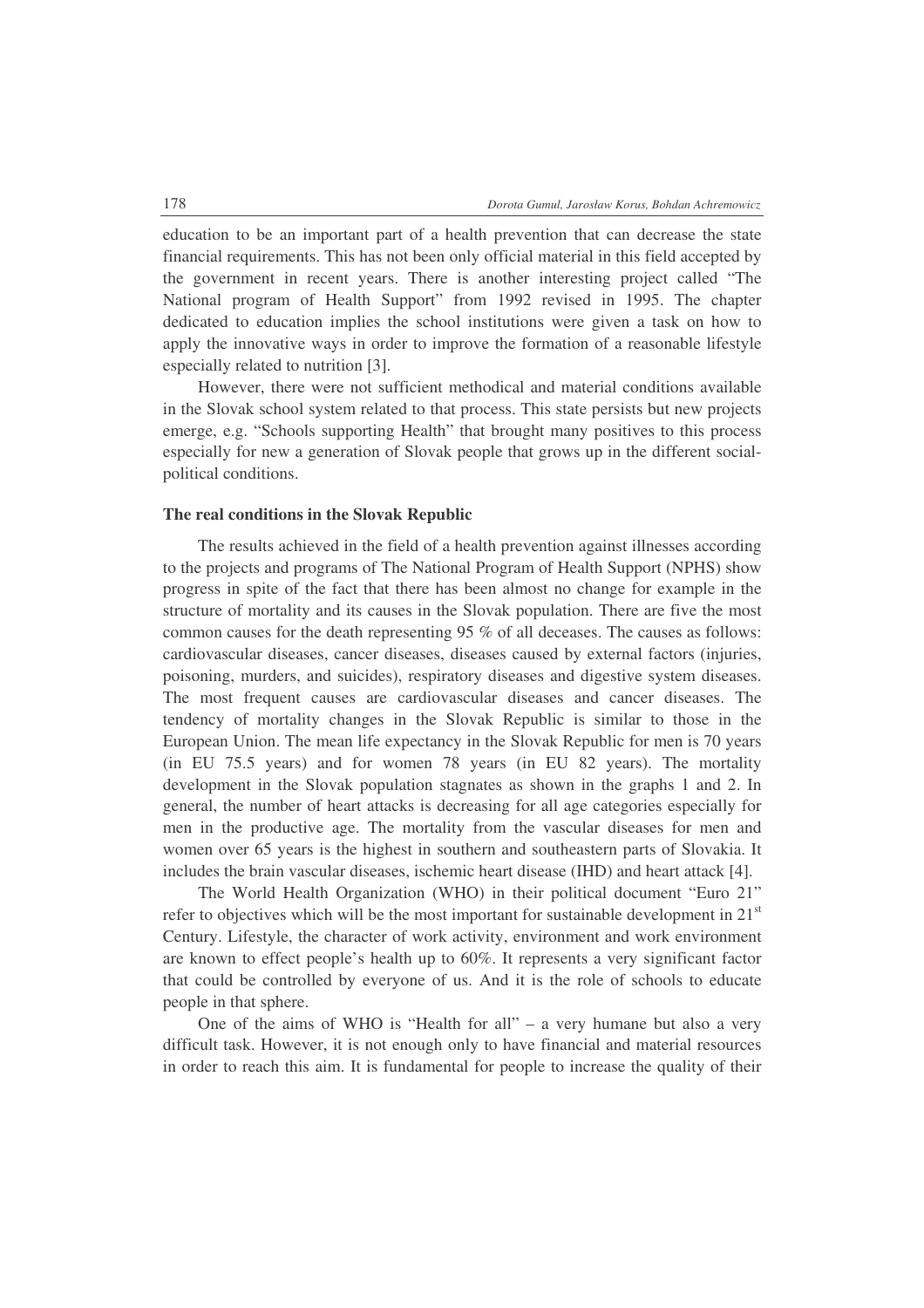lives. In a biological aspect, the human is considered to be an endangered species. A hypothesis of polluted environment is the main reason for that. Therefore, understanding of all relations connected to environmental health and perception and subsequent realization of the principles environmental health is based upon, are the essential attributes to maintain the health state of the present and future Slovak population.



Fig. 1. Tendency in mortality – cardiovascular diseases (per 100 thousand people). Rys. 1. Wskaźnik umieralności – chroby sercowo-naczyniowe (na 100 tys. ludzi).



Fig. 2. Tendency in mortality – cancer diseases (per 100 thousand people). Rys. 2. Wskaźnik umieralności – choroby nowotworowe (na 100 tys. ludzi).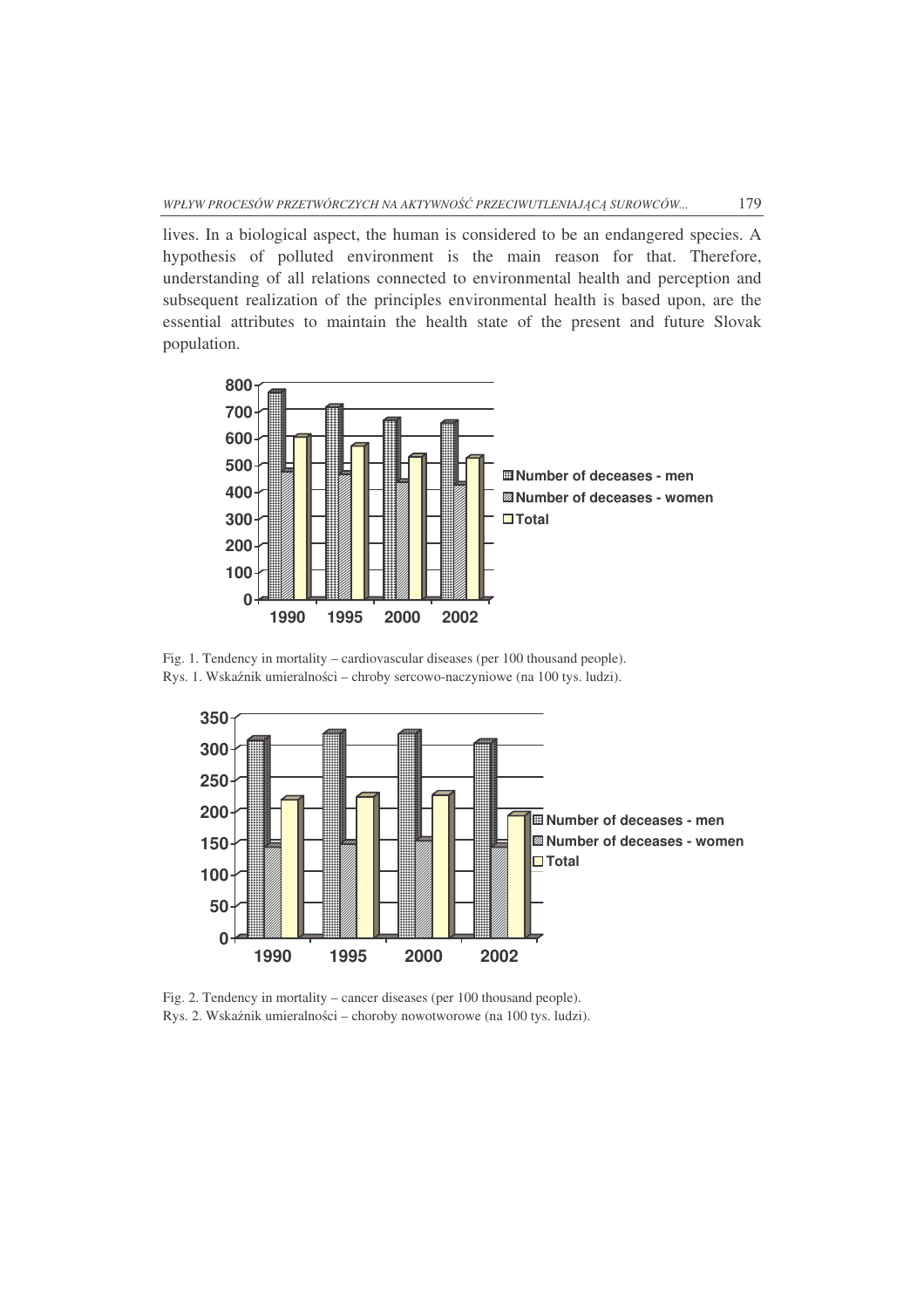Although the health state of the Slovak population is now much better then it had been in the past, compared with the other EU countries it lacks behind. Therefore, there is a needed to implement the objectives of the "National Program of Health Support". It depends on the economic, social and health policy of the country including education and interventional projects in all levels of society. The emphasis is mainly placed on reducing the risky health factors that affect the formation of serious non-infectious diseases. The coordination between WHO strategies and European Parliament decisions is essential in order to fulfill the tasks resulting from the program aims.

The program and projects of "The National Program of Health Support" are coordinated by "The Slovak Office of Public Health". The criteria related to the project implementation as follows:

- improve the health state and health knowledge of people,
- a project connection to actual aims of "National Program of Health Support",
- economical effectiveness and transparency of the project,
- clearly defined measurability of the aims,
- quantified indicators,
- assessment of the project effects on health,
- use of project results in practice,
- professional level of project,
- applicant's references,
- project sustainability after the withdrawal of a financial aid [4].

One of the points of NPHS is to provide a communication with the public including education. This communication should provide people with a free access to adequate and comprehensible information that helps to improve their knowledge, attitudes and behaviour related to their health. An effectiveness of NPHS is assessed every five years. The assessment is executed by means of a "Health impact assessment" method.

Another aim of NPHS is to implement the reasonable and healthy lifestyle in the large groups of population. In order to achieve that aim the state institutions have to create favourable conditions that could enable people to increase the quality of their lives and take responsibility for their health. According to the definition of a lifestyle it embodies behaviour of a person that is based upon the mutual interaction of life conditions, personal features and social and economic factors.

The latest investigations on the health awareness and behaviour of Slovak people confirm that 78% of men and 72% of women evaluate their health state as good. It was also confirmed that women suffer from long-time diseases more often then men. Cardiovascular and cancer diseases are the most frequent diseases of elderly men and women. Allergies dominate in the group of the young people. The 60% of respondents are convinced they can influence their life expectancy by their lifestyle. The 90% of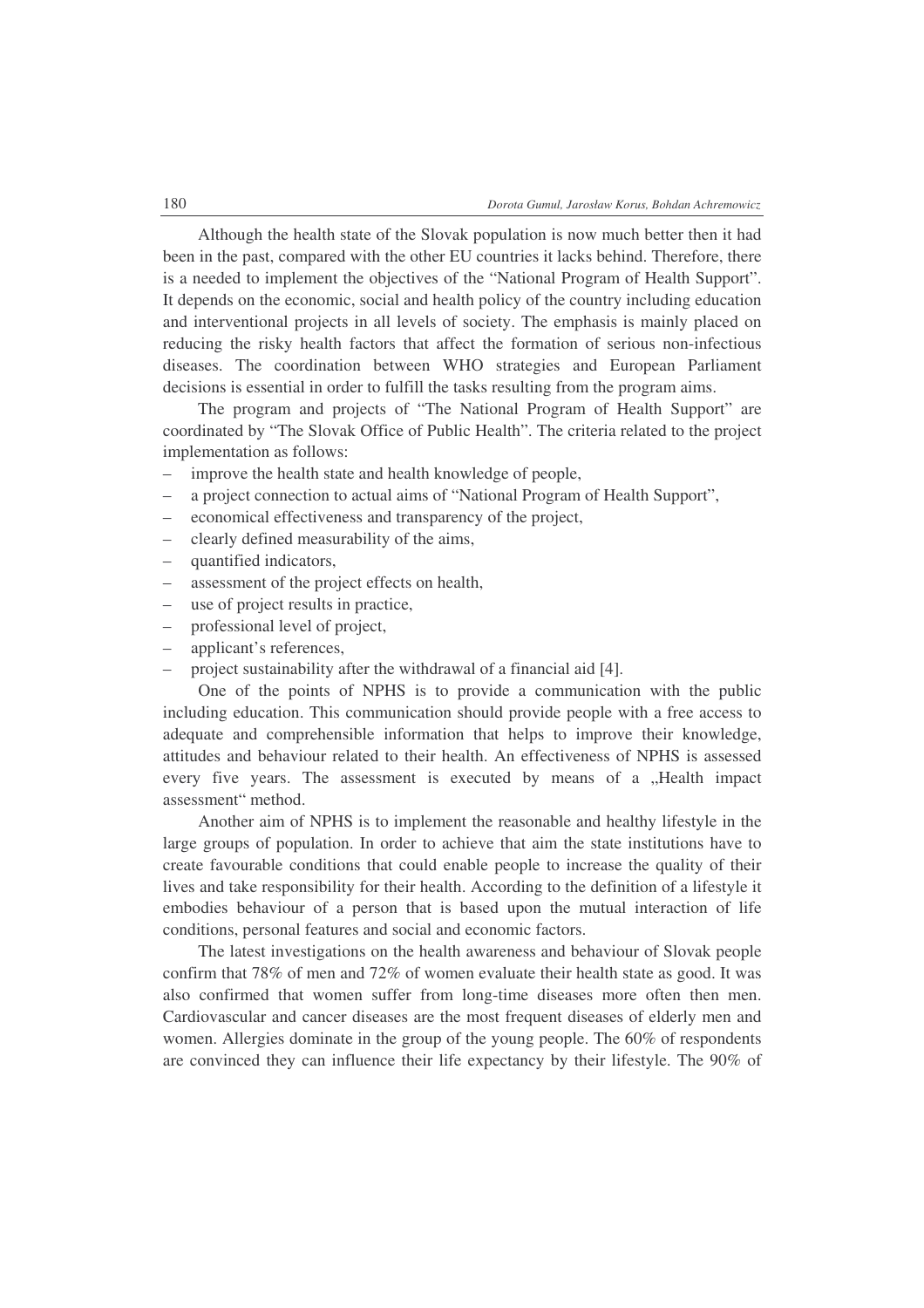respondents from all age groups consider their passivity to be the main reason of their unhealthy lifestyle. Therefore, the main activities of the educational and health institutions in the Slovak Republic have to focus on increasing their know-how and supporting continuous education of people leading to a healthy lifestyle.

Prevention is an important part of this process, which is legally supported by the law number 576/2004 dealing with healthcare and related services. The prevention belongs among the group of work activities handled by medical workers and it focuses on education leading to protection, maintenance or health recovery to people. The aims of prevention as follow: searching for causes of illnesses and elimination of those causes, searching for pathological processes in the asymptomatic period of a disease and avoiding its clinical symptoms, active monitoring of a disease and prevent its aggravation. The Slovak republic has adopted a new legislation that brings forward a self-responsibility of people for their health. In this respect, the effectiveness of prevention represents more benefit to people's health then costs for curative medicine. The latest study of health awareness and behaviour of the Slovak people in 2004 showed that in the group of 25–64 years old people 78% of women and 56% of men have benefited from a preventive examination (61% of men and 58% of women in the group of elderly people).

### **Suitable diet**

The third aim of the NPHS is suitable diet. Along with eating habits it represents the main pillars of a healthy lifestyle. A nutrient intake influences the most of noninfectious diseases. The new trends in nutrition, bad eating habits as well as high prices of food increase the risk of a formation and development of various non-infectious diseases, especially cardiovascular and cancer diseases. An actual state in the Slovak Republic can be characterized by a low consumption of fruit, vegetables, milk and dairy products. However, meat consumption is 20% higher then a recommended dose. Despite the fact that the availability of food at the markets has rapidly increased during the last 10 years the availability of fruit and vegetables for poorer families remains a problem. The latest survey revealed that the consumption of fish is very low as well, and it cannot be compared to the optimal consumption in the developed European countries. The other investigations also show that the consumption of poultry is at ordinary level whereas the consumption of pork should be less. Poultry is consumed daily or  $1-2$  times per week by 72% of  $15-24$  years old people, 80 % of 25–64 years old people and 81% of above 65 year old people. Poultry is never consumed by  $2-4\%$ of people from all age categories. Milk is relatively prefered in all age categories while consumption of cheese is the lowest in the category of elderly people. The higher price of cheese might explain these figures. The raw vegetables are consumed 1–2 times per week by 37–46% of respondents from all age categories. The fresh fruit is consumed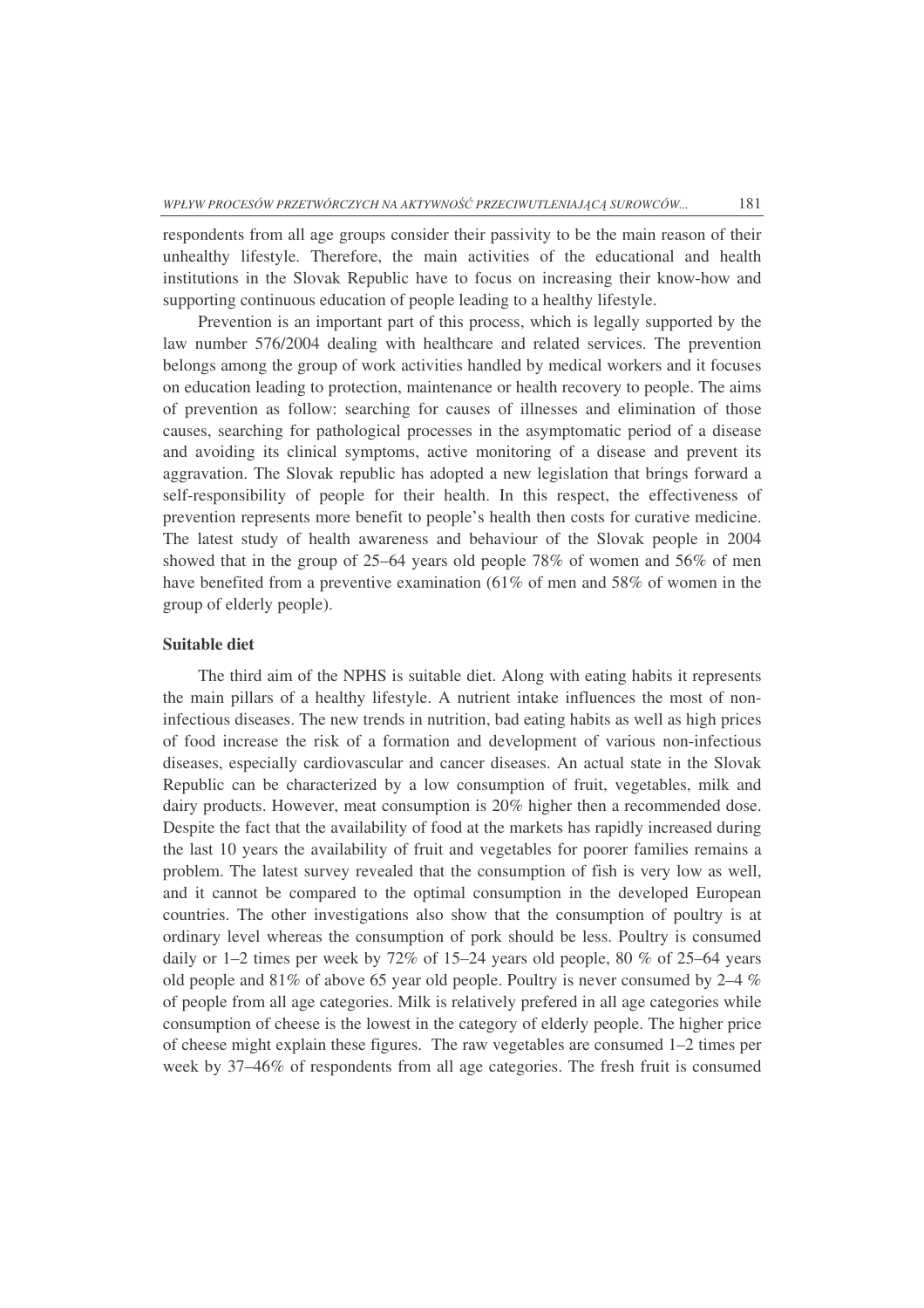daily particularly by the young categories, elderly people prefer cooked vegetables. Leguminous plants in general are hardly ever eaten. Their consumption increases with the age. The consumption of potatoes is on a low level in all age categories but the consumption of product made from flour is too high. They are consumed daily or 1–2 times a week by 68–73% of respondents. A daily consumption of sweet is excessively high especially in the category of 15–24 years old people [5].

When considering the facts listed above, it is obvious that the state institutions have to:

- increase the know-how on healthy food,
- monitor the people's saturation by micro and macronutrients,
- increase the calcium intake especially by means of milk and dairy products consumption,
- healthy food production promotion,
- developing the programs for health support leading to improving the education and know-how of producers and consumers,
- monitor the extraneous components in food,
- monitor the consumption of selected kinds of food and eating habits.

#### **The role of the family in education leading to a reasonable diet**

Family is one of the important factors that influences a reasonable lifestyle and improve the environmental health. Therefore, every country is supposed to create the conditions for healthy and harmonic development of a family. The family health reflects a social and cultural standard of every developed country. Only a healthy family can bring up healthy children who are the basis of a prosperous society. At the present time, we can notice that a birth rate in the Slovak Republic is decreasing. During the last three years, the natural increase of population had negative tendency. Also the age of primiparas is higher and at the same time the number of children per woman is lower. This results an increasing number of people at the post-productive age. Another survey reveals an increase in the number of children brought up in incomplete families. The latest investigation on the health awareness and behaviour of the young in the Slovak Republic implies that they mostly concern themselves with the topics of marriage, parenthood, contraception, and drug dependence. Other topics are: healthy diet (girls) and environment (boys). School, family and media are the most frequent information sources for young people. The activities necessary to fulfill the aims related to those issues as follows:

- education of pregnant women and parents on the particular factors of a healthy lifestyle,
- prevention of the risk factors of children health,
- education on the partnership and parenthood in the selected communities,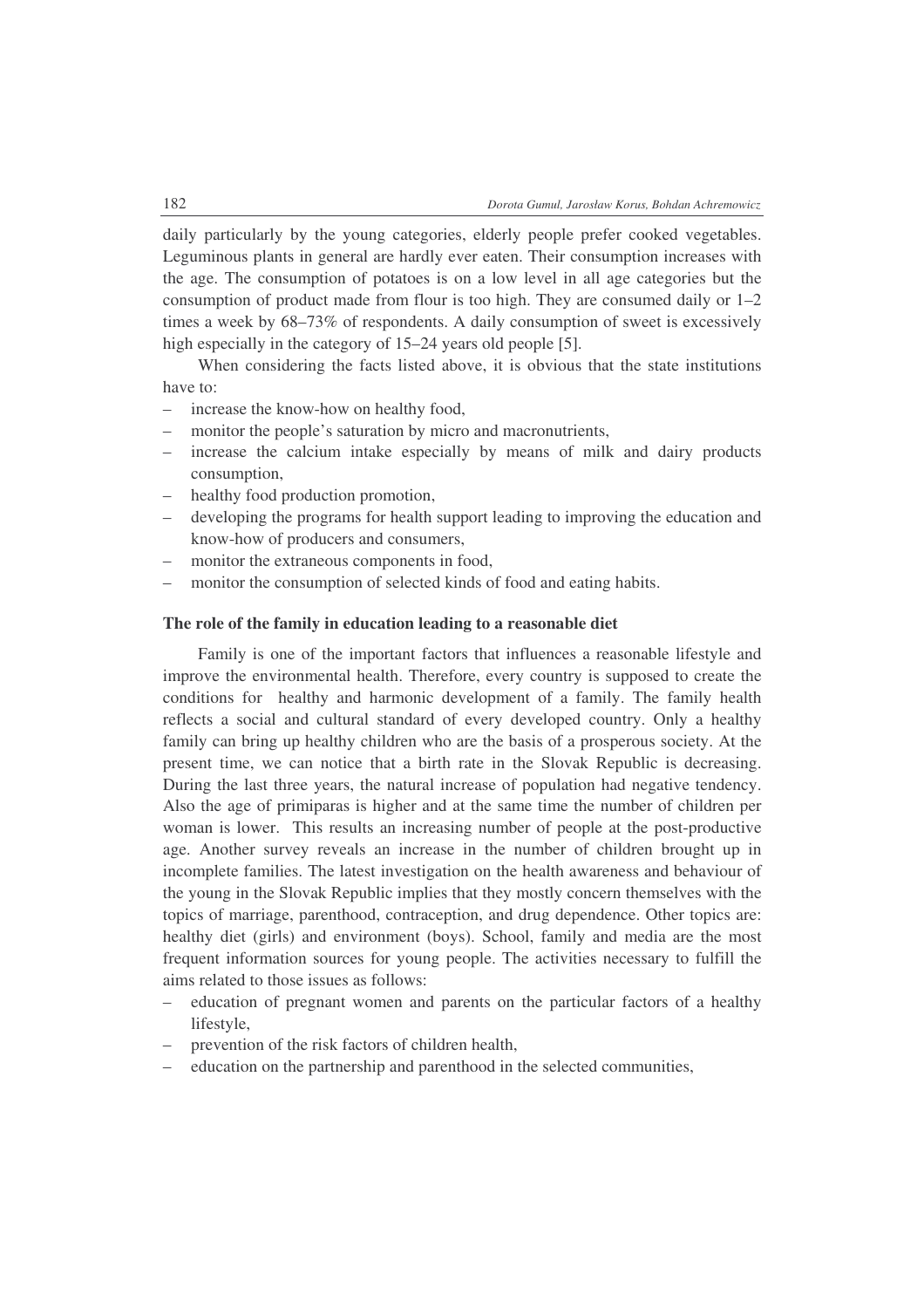- improving an educational system leading to the responsibility for health,
- creating the conditions in order to organize free time activities for families,
- implementation of the preventive programs focused on a healthy ageing,
- education of families with a handicapped member,
- creation of the educational programs for the education of the Roma people.

Other aims of NPHS are also valuable for the formation of a reasonable lifestyle of Slovak people, e.g. creating awareness to smoking, alcohol and drugs, creating healthy working, social, economic and environmental conditions. Furthermore, it is also important to notice and influence the quality of home environment and enable people and families to protect and improve their health. In the last years, there has been an evidence of an increased stress at work but also in the household. The psychical stress is probably often caused by a difficult social situation in many regions of Slovakia. Therefore it is necessary:

- to increase the know-how about risks that have a negative effect on health and contribute to the creation of healthy environment,
- to improve the positive influences and activities improving health,
- to work out an epidemiological study focused on the evaluation of health factors in the selected localities,
- to evaluate the impact of the decisions related to health.

## **Decrease of the risks related to infectious and non-infectious diseases**

As mentioned above, all objectives and consequent measures aim at decreasing the infectious and non-infectious diseases and improving the quality of human life. Cardiovascular diseases, cancer, diabetes, respiratory and lungs diseases are the most frequent non-infectious diseases in the Slovak Republic. In order to decrease an appearance of those diseases and related complications, it is necessary to look for the risk factors in environment, people's behaviour and influence the risky factors for health. It is also necessary to pay attention to mental health. These conclusions are confirmed by the fact that premature deceases in the age groups of 0 to 64 are much higher in the Slovak Republic than in the EU member countries. In the last five years, the premature deceases in the male population doubled in comparison with the EU member countries. <sup>6</sup> In general, the more intelligent and educated people we are, the more hope to influence our lives by education we have. What can we do to improve this state? Some steps currently applied in the most regions of the Slovak Republic as follows:

- prevention of an ischemic heart disease and other cardiovascular diseases by complying strictly with the instructions,
- activities performed in order to decrease the risk of cardiovascular diseases related to a primary prevention,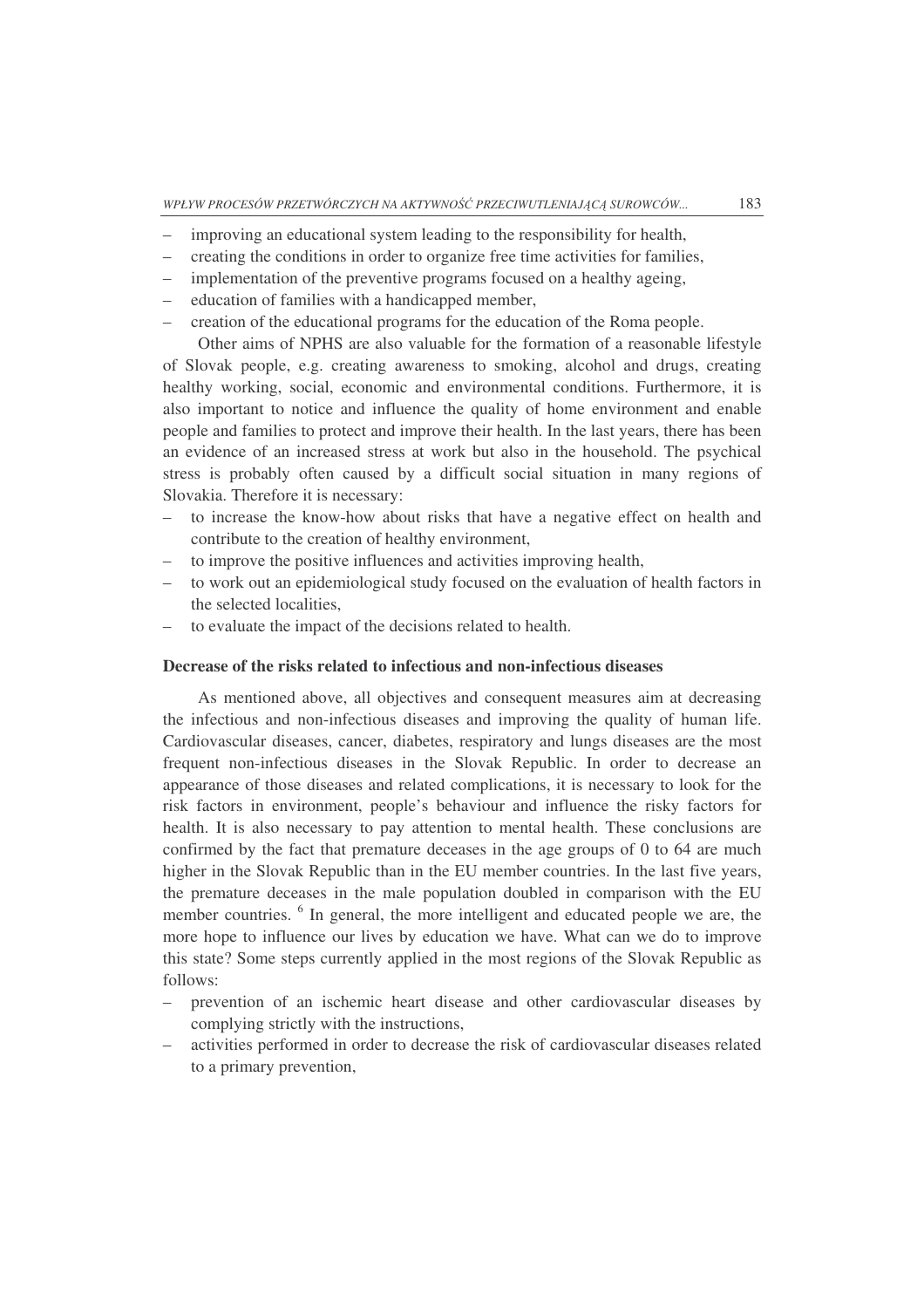- implementation of continuous epidemiological studies dedicated to prevalence of the most risky factors of the cardiovascular diseases and cardiovascular mortality,
- cancer screening (breast tumors, cancer of uterine cervix, colon, rectum, lungs and dermal cancer),
- standardisation of diagnostic and curative processes and their periodical revision,
- improving the conditions for the recovery of patients with a cancer,
- improving the quality of a terminal care for oncological patients,
- education of people on the importance of regular and preventive oncological tests,
- coordination of a preventive mental healthcare,
- monitoring of an incidence and prevalence of some special mental diseases,
- monitoring of the depression and depression-related diseases,
- monitoring and analysis of allergies and determination of the preventive activities,
- education of people on eating habits related to the allergy,
- monitoring of an incidence and prevalence of the osteoporosis,
- education on a primary prevention of osteoporosis in the childhood,
- creating educational programs for people in order to increase the awareness related to the risk factors contributing to the formation of a diabetes.

A very negative phenomenon is also a low level of sport activities of the Slovak people. The duration of a physical activity rapidly decreases with the age. The young prefer recreational sport. The elderly categories prefer walking. However, there has been a very high percentage of respondents in all age categories who are not interested in an active relax not even one hour a week. This increases the percentage of overweighted people belonging to the first category of obesity (9%) [4].

## **The environmental health as an educational problem**

Our survey is based on five requirements related to environment (note: in our opinion, they shall be perceived as the parts of the basic human rights!):

- 1. fresh (uncontaminated) air,
- 2. availability of healthy and clean water,
- 3. clean and nutritious food,
- 4. safe habitation,
- 5. fixed global ecosystem.

A question related to those basic conditions emerges: What is a current situation in the Slovak Republic? According to latest statistic data the term *environmental health* implies the following areas:

- a man's birth, human life and the causes of death, the environment he has been living in during his life,
- individual nutrition mode (its comparison with a rational nutrition model),
- mutual interaction *health and environment,*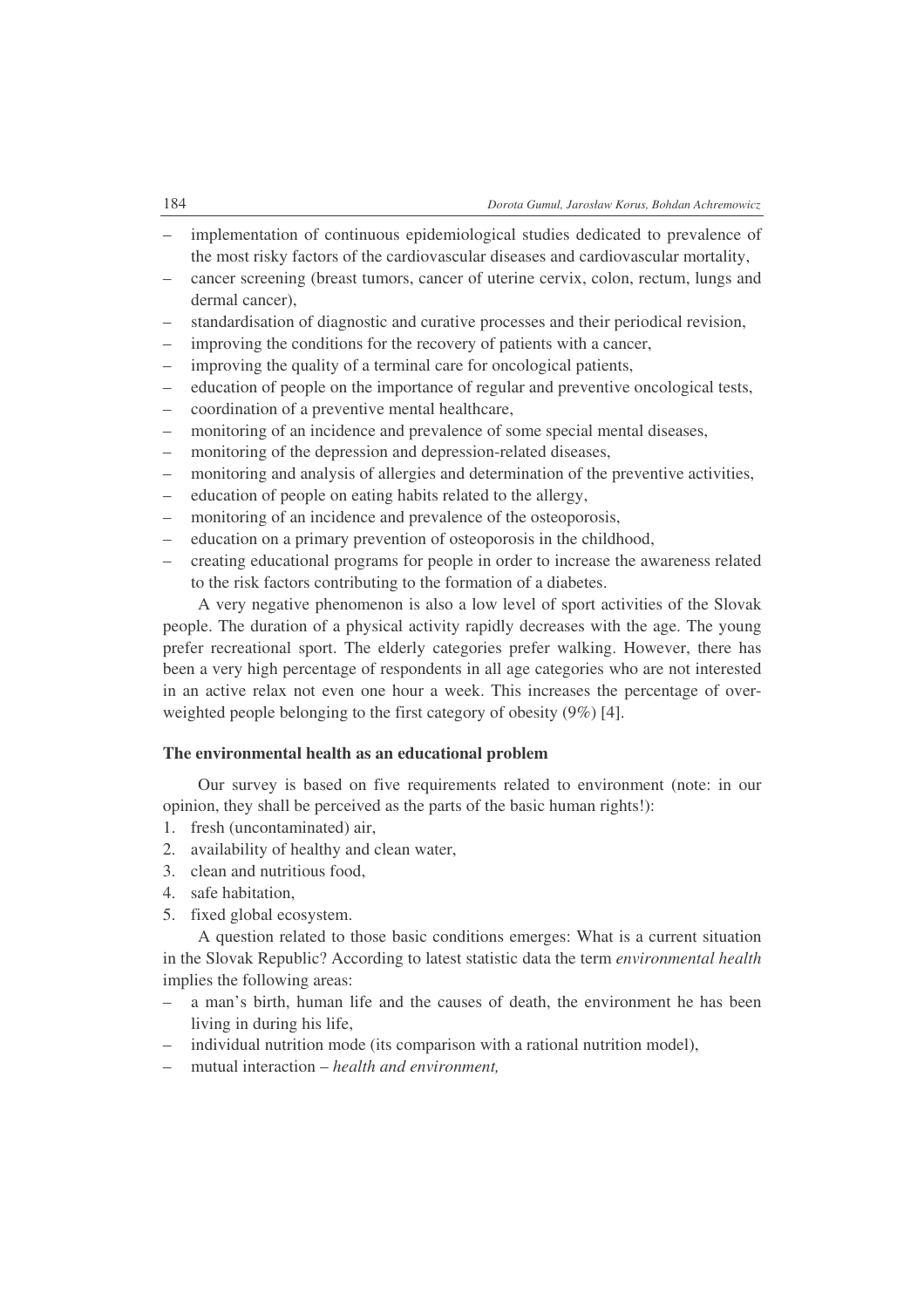- to meet the basic requirements for healthy environment,
- a social status of people,
- an impact of the environmental factors on man's health (including e.g. working activity, risks resulting from the character of a working activity),
- a work position as an indicator of an environmental risk,
- a global risk ratio resulting from the particular lifestyle,
- an influence of the society on the human orientation towards the environmental health,
- a contribution of positive motivation leading to increasing of prevention,
- demographic development as an objective-subjective factor,
- abundance financial resources as well as the poverty as limiting factors of Slovak population which create the problematic situations when ensuring the optimal state of environmental health in the society.

Certain factors mentioned above were subject to our research in the particular school conditions. We also noticed the regional diversities that influence a formation of attitudes towards one's lifestyle [3].

#### **Conclusions drawn from the research**

As the other studies showed it was essential to start with the innovation of curricula for the school subjects particularly those related to natural sciences (environmental education, chemistry and biology). On the basis of a detailed analysis of the subjects mentioned above and differentiation of pupils and students to individual age categories the new aims were defined for the implementation of environmental health in the school system. The curriculum for the first level of elementary schools was based on a curriculum approved in 1997 including the revised requirements for the environmental education, which was incorporated to curricula for all natural subjects. For the second level of elementary schools, the following principles related to the innovation were defined:

- education on environment,
- education by means of environment,
- education of pupils and students in order an environment.

At secondary grammar schools, secondary technical schools and secondary vocational schools, this topic was applied to the curriculum in 1997 and within the program "Health supporting towns" it focused on the local and regional problems related to environmental health and health of the young. An environmental minimum as an important background has been applied in the educational plans of elementary schools and secondary schools since 1996. These facts have enabled us to work out a comparative analysis of the impacts of revised educational contents in selected schools during eight years. In the framework of the "Sanitation of population in the region" the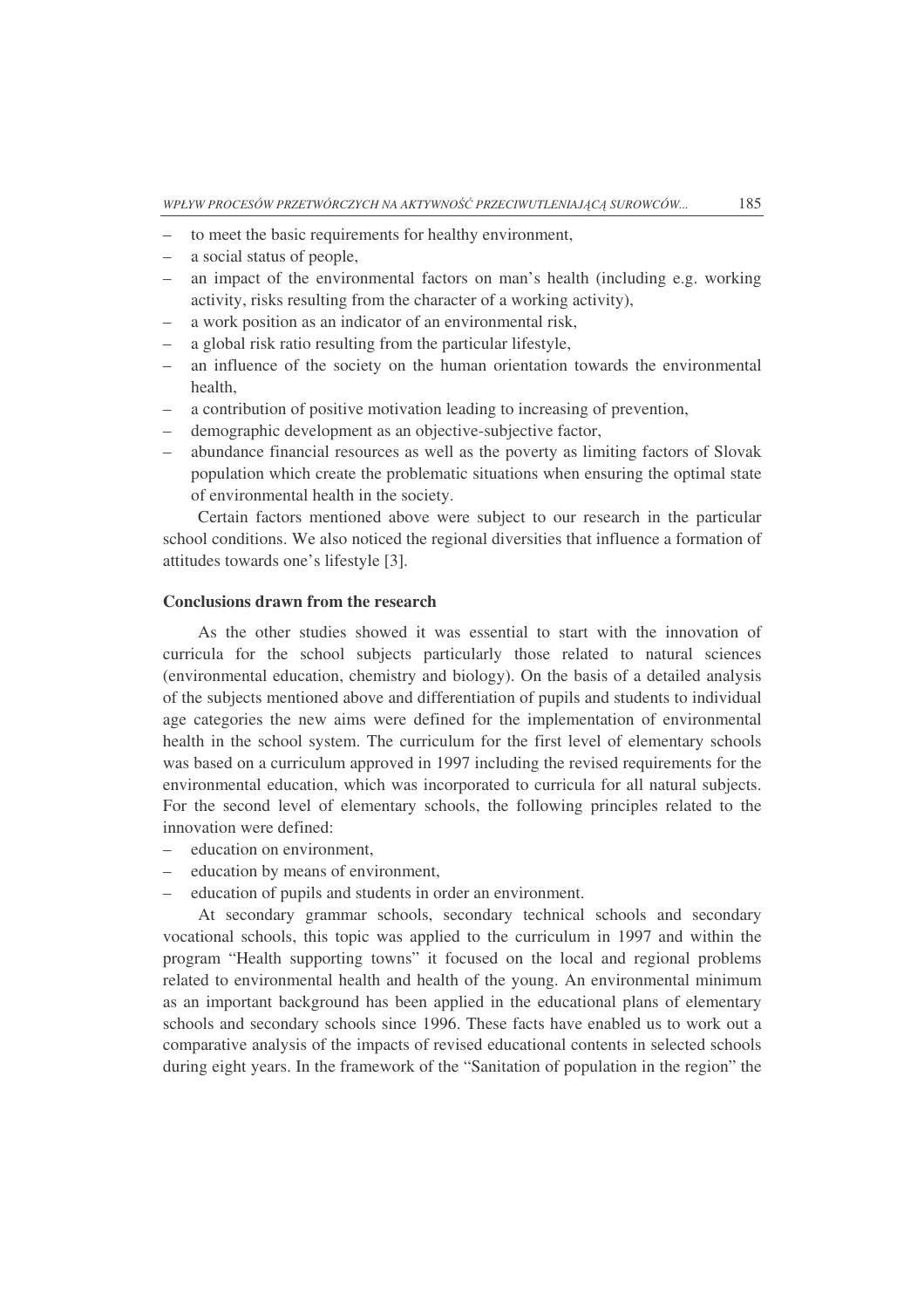students were supposed to point out negative factors from environment and man's lifestyle that endanger them and suggest preventive projects in order to be healthy. They worked in groups of 5–6 members. They were supported by a university student that worked this topic out in his thesis (diploma work). Students were mainly interested in those tasks where they could get information about causes of obesity, stress and about sticking tasks of chemical substances in environment. They started thinking about how to eliminate various negative phenomena, e.g. to persuade their parents to have the water analyzed from their springs and wells, not to discharge a domestic waste into the streams, not to create illegal waste dumps, to organize a separated collection of waste, to regulate the eating habits etc. However, there was also a group of skeptics among them who thought there was no way. About 50% of the students would like to learn by means of this method in the future. <sup>3</sup> The results we have obtained are didactically very interesting. They point out a positive change in the student's attitudes towards their own environmental health.

In order to have a complex view within the topic of environmental health, it is also interesting to find out the state of implementation of this topic in the education at the Slovak universities. Medical and veterinary schools are the most active in the field of environmental health. The schools that have environmental education in their specialisation are less active. This is one of the reserves where it is possible to improve the awareness on how people can influence their environmental health.

There are two aspects that need to be evaluated within the formation of environmental health. The first aspect is a human himself, his attitudes to his own environmental health and his intellectual ability to promote responsible approaches. The second one is an ability of the society and its structures to create the essential conditions for people so as they could be sure of the basic living conditions that were mentioned in the first paragraph of this work. Agenda 21 brought forward several new requirements that have not been fulfilled yet. Every point mentioned here need to be analyzed in the particular conditions. In general, we can say that there is not enough attention paid to this field in the world. In the Slovak Republic the situation is fixed in the first three items yet but there is not satisfactory e.g. in the nutrition of children and population in general. The field of the food safety reports a very similar situation. Especially an uncontrolled and unchecked food import represents a potential risk to health of a wide community. In 2003, we recorded an increase in the imported over-limited food samples tested for foreign substances by 3.5%. However, an effective and systematic controlling mechanism that could guarantee a safety food distribution is still lacking [6].

# **Conclusion**

It is also obvious from our research that an educational system in the Slovak Republic has to have a tendency to improve our environmental health. Our school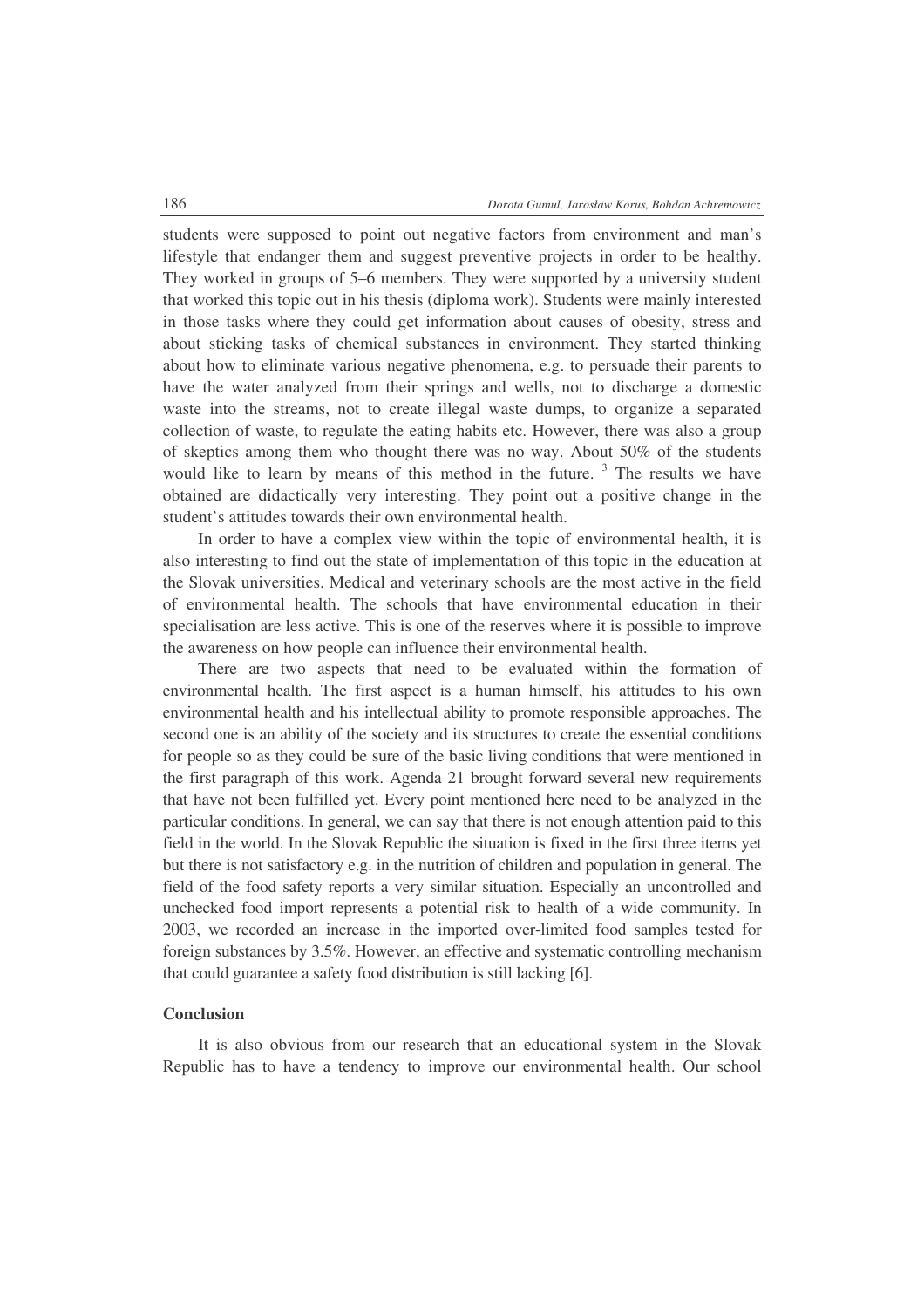system still lacks qualified teachers who are able to implement the creation and maintenance of optimal environmental health into the program of natural subjects. We suppose it is also possible to incorporate the environmental topics into the education of other subjects, e.g. slovak language, foreign languages, history etc. in order to obtain information about the importance, sensitivity, time planning and necessity of environmental health for the students' future life. The results obtained at particular elementary schools revealed that it was necessary to decrease a ratio of abstract facts in all subjects particularly in chemistry. The results also revealed that it was better to place an emphasis on the innovative methods [7]. A so called "topic work" seems to be very convenient in order to create better conditions for a learning process in  $8<sup>th</sup>$  and  $9<sup>th</sup>$ classes of elementary schools.

It is also essential to change the negative attitudes of students against chemistry. This can be achieved by means of a systematic change in the chemistry curriculum. We have to keep to the basic principles but at the same time, the students should obtain information which could help to form their attitudes towards their own environmental health.

#### **References**

- [1] Yassi A., Kjellström T., de Kok T., Guidotti T.: Basic Environmental Health. University of Manitoba, 1997, p. 429.
- [2] Hilbert H., et al.: Environmentálne zdravie v školách SR. Mscr. (MŠ SR, MŽP SR, Bratislava), 2000, s. 55.
- [3] Kašiarová S.: Postavenie chémie pri implementácii environmentálneho zdravia do základných škôl. Dizertačná práca, Banská Bystrica: 2005, s. 127.
- [4] Kolektív: Informácia o aktualizácii Národného programu podpory zdravia vrátane výsledkov o zdravotnom uvedomení obyvateľstva. Úrad verejného zdravotníctva SR, Bratislava 2005.
- [5] Cejpek K.: Optimalizácia obsahu chémie výživy vo výchovno-vzdelávacom procese na základných a stredných školách. Acta Universitatis Matthiae Belii, Séria chémia, Banská Bystrica: FPV UMB, 1999, **3**, 128-138.
- [6] Klinda J., et al: Správa o stave životného prostredia Slovenskej republiky v roku 2003*.* Bratislava: MŽP SR, 2004, s. 240.
- [7] Vaculčíková D.: Učiteľ chémie a tvorivosť. Acta Universitatis Matthiae Belii, Séria chémia, Banská Bystrica: FPV UMB, 2000, **4**, 146-151.

#### **ROLA EDUKACJI DOTYCZCEJ** -**RODOWISKOWEJ OCHRONY ZDROWIA W**-**RÓD OBYWATELI REPUBLIKI SŁOWACKIEJ**

#### S treszczenie

W pracy omówiono czynniki i interakcje mające wpływ na tworzenie środowiska ochrony zdrowia wśród obywateli Słowacji. Na podstawie wyników badań przeprowadzonych wśród uczniów szkół podstawowych autorzy próbują określić czynniki mające wpływ na upowszechnianie problematyki